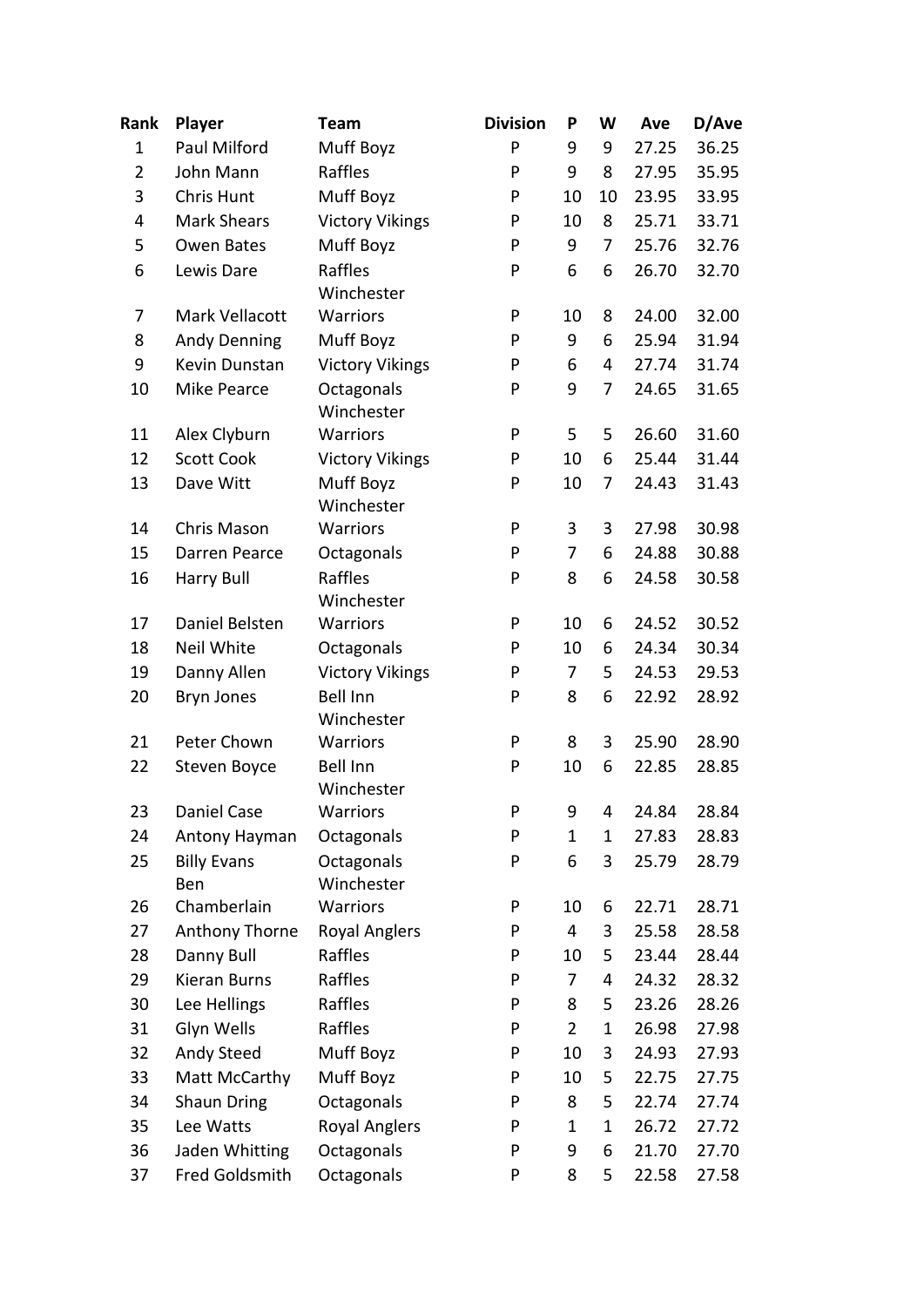|    |                                | Winchester                           |   |                |                |       |       |
|----|--------------------------------|--------------------------------------|---|----------------|----------------|-------|-------|
| 38 | Lee Alderman                   | Warriors                             | P | 6              | 4              | 23.18 | 27.18 |
| 39 | Mark Odgers<br>Simon           | <b>Victory Vikings</b>               | P | 9              | 5              | 21.99 | 26.99 |
| 40 | Stevenson                      | Octagonals                           | P | $\overline{2}$ | $\mathbf{1}$   | 25.91 | 26.91 |
| 41 | Paul Gavican                   | <b>Victory Vikings</b>               | P | 10             | 5              | 21.81 | 26.81 |
| 42 | Andy Aspinall                  | <b>Royal Anglers</b>                 | P | 3              | 1              | 25.77 | 26.77 |
| 43 | Darren Tilley                  | <b>Bell Inn</b>                      | P | 9              | 4              | 22.77 | 26.77 |
| 44 | <b>Adrian Watts</b>            | <b>Bell Inn</b>                      | P | 8              | 3              | 23.65 | 26.65 |
|    |                                | Winchester                           |   |                |                |       |       |
| 45 | Martyn Bevan                   | Warriors                             | P | 4              | 4              | 22.62 | 26.62 |
| 46 | Mike O'Brien                   | Octagonals                           | P | 5              | 3              | 23.54 | 26.54 |
| 47 | <b>Andrew Cook</b>             | <b>Victory Vikings</b>               | P | 5              | 3              | 23.48 | 26.48 |
| 48 | John Bendall                   | <b>Bell Inn</b>                      | P | 9              | 3              | 23.25 | 26.25 |
| 49 | <b>Barry Brewer</b>            | Muff Boyz                            | P | $\overline{2}$ | $\mathbf{1}$   | 25.19 | 26.19 |
| 50 | Mike Evens                     | Muff Boyz                            | P | 7              | 4              | 21.94 | 25.94 |
| 51 | Andy Bates                     | <b>Victory Vikings</b>               | P | 4              | $\overline{2}$ | 23.45 | 25.45 |
| 52 | Jayden Dodd<br>Colin           | Raffles                              | P | 9              | 4              | 20.94 | 24.94 |
| 53 | Greenslade                     | <b>Bell Inn</b>                      | P | 8              | $\overline{2}$ | 22.70 | 24.70 |
| 54 | <b>Nigel Gullon</b><br>Richard | <b>Royal Anglers</b>                 | P | $\overline{2}$ | $\pmb{0}$      | 24.50 | 24.50 |
| 55 | Wheatley                       | Raffles                              | P | $\mathbf 1$    | $\mathbf 1$    | 23.49 | 24.49 |
| 56 | Lee Rodmell                    | Octagonals                           | P | 3              | $\mathbf{1}$   | 23.42 | 24.42 |
| 57 | Jason Pinkerton                | Raffles                              | P | $\overline{2}$ | $\mathbf{1}$   | 23.35 | 24.35 |
| 58 | Paul Goundry<br>Patrick        | <b>Victory Vikings</b>               | P | 8              | $\overline{2}$ | 22.17 | 24.17 |
| 59 | Archibald                      | <b>Victory Vikings</b>               | P | 7              | $\overline{2}$ | 21.90 | 23.90 |
| 60 | Scott Lawrey                   | <b>Victory Vikings</b>               | P | $\mathbf{1}$   | 0              | 23.88 | 23.88 |
| 61 | Scott Wapshott                 | <b>Victory Vikings</b><br>Winchester | P | 7              | $\overline{2}$ | 21.85 | 23.85 |
| 62 | <b>Ellis McGuirl</b>           | Warriors                             | P | 8              | $\mathbf{1}$   | 22.71 | 23.71 |
| 63 | Lee Agar                       | Octagonals                           | P | 10             | $\overline{2}$ | 21.69 | 23.69 |
| 64 | Nick Haydon                    | Bell Inn                             | P | 9              | $\overline{2}$ | 21.67 | 23.67 |
| 65 | Dom Tuckett                    | Bell Inn                             | P | 8              | 3              | 20.57 | 23.57 |
| 66 | Kieran Peek                    | Muff Boyz                            | P | 9              | $\mathbf{1}$   | 22.49 | 23.49 |
| 67 | Alec Turner                    | Octagonals                           | P | 7              | $\overline{2}$ | 21.46 | 23.46 |
| 68 | Dan Scott                      | <b>Royal Anglers</b><br>Winchester   | P | 3              | $\mathbf{1}$   | 22.16 | 23.16 |
| 69 | Aidan Mann                     | Warriors                             | P | 9              | $\overline{2}$ | 21.04 | 23.04 |
| 70 | Mike Colwill                   | <b>Royal Anglers</b>                 | P | 4              | $\overline{2}$ | 21.01 | 23.01 |
| 71 | Mark Gilbery                   | Raffles                              | P | $\mathbf 1$    | 0              | 22.91 | 22.91 |
| 72 | Paul Palmer                    | Raffles                              | P | 6              | $\mathbf{1}$   | 21.77 | 22.77 |
| 73 | Sam Palmer                     | Bell Inn                             | P | 8              | $\mathbf{1}$   | 21.72 | 22.72 |
| 74 | Mark Turner                    | Raffles                              | P | 3              | $\mathbf{1}$   | 21.64 | 22.64 |